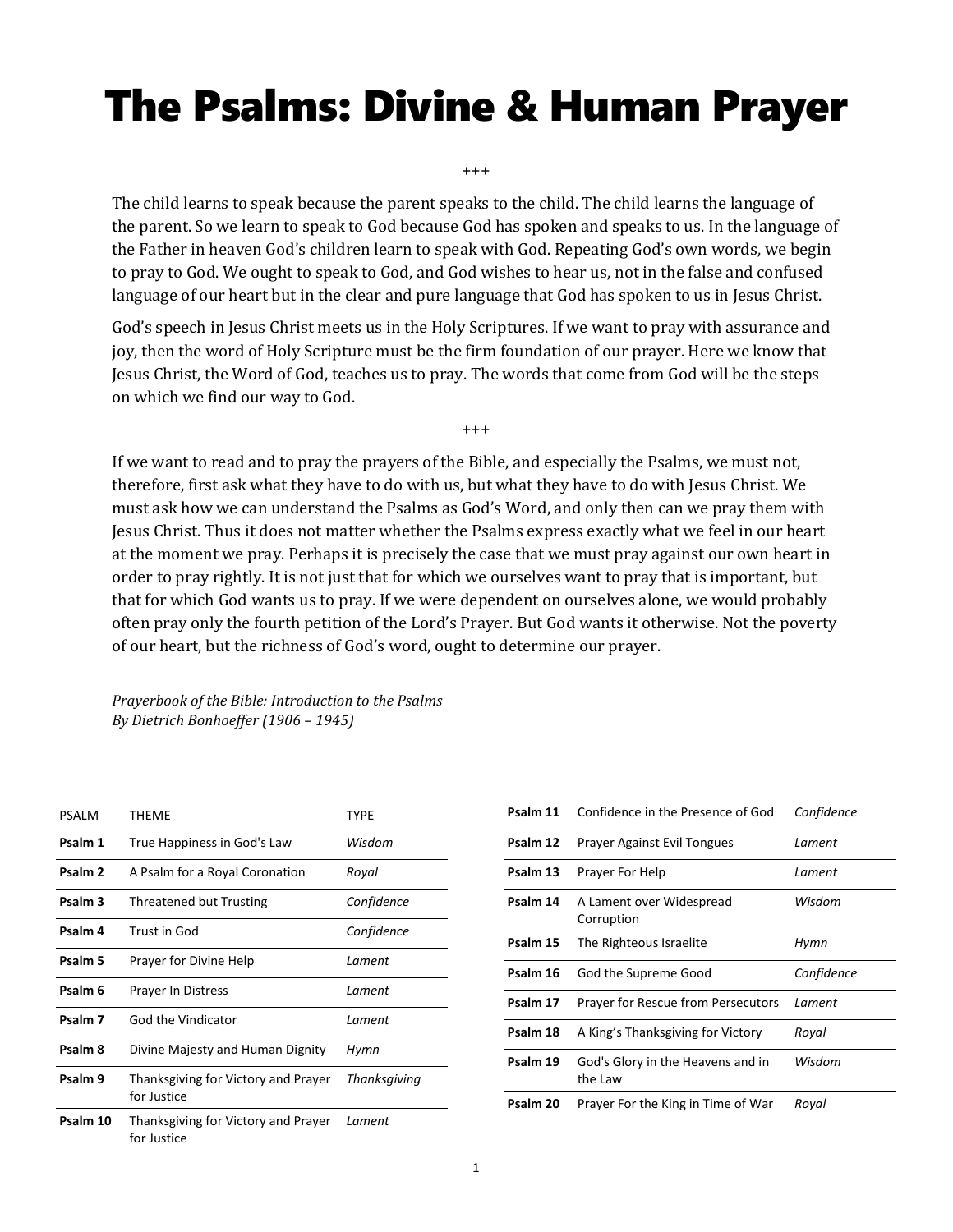| Psalm 21 | Thanksgiving and Assurances for The Royal<br>King       |                     |
|----------|---------------------------------------------------------|---------------------|
| Psalm 22 | The Prayer of An Innocent Person                        | Lament              |
| Psalm 23 | The Lord, Shepherd and Healer                           | Confidence          |
| Psalm 24 | The Glory of God in Procession to<br>Zion               | Hymn                |
| Psalm 25 | <b>Confident Prayer for Forgiveness</b><br>and Guidance | Wisdom              |
| Psalm 26 | Prayer of Innocence                                     | Lament              |
| Psalm 27 | Trust in God                                            | Confidence          |
| Psalm 28 | Petition and Thanksgiving                               | Lament              |
| Psalm 29 | The Lord of Majesty Acclaimed as<br>King of the World   | Hymn                |
| Psalm 30 | Thanksgiving for Deliverance                            | Thanksgiving        |
| Psalm 31 | Prayer in Distress and Thanksgiving<br>for Escape       | Lament              |
| Psalm 32 | <b>Remission of Sin</b>                                 | Wisdom              |
| Psalm 33 | Praise of God's Power and<br>Providence                 | Hymn                |
| Psalm 34 | Thanksgiving to God Who Delivers<br>the Just            | Wisdom              |
| Psalm 35 | Prayer for Help Against Unjust<br>Enemies               | Lament              |
| Psalm 36 | <b>Human Wickedness and Divine</b><br>Providence        | Lament              |
| Psalm 37 | The Fate of Sinners and the Reward<br>of the Just       | Wisdom              |
| Psalm 38 | Prayer of an Afflicted Sinner                           | Lament              |
| Psalm 39 | The Vanity of Life                                      | Lament              |
| Psalm 40 | Gratitude and Prayer for Help                           | Thanksgiving        |
| Psalm 41 | <b>Thanksgiving After Sickness</b>                      | <b>Thanksgiving</b> |
| Psalm 42 | Longing for God's Presence in the<br>Temple             | Lament              |
| Psalm 43 | Longing for God's Presence in the<br>Temple             | Lament              |
| Psalm 44 | God's Past Favor and Israel's Present Lament<br>Need    |                     |
| Psalm 45 | Song for a Royal Wedding                                | Royal               |
| Psalm 46 | God, the Protector of Zion                              | Song of Zion        |
| Psalm 47 | The Ruler of All the Nations                            | Kingship of God     |
| Psalm 48 | The Splendor of the Invincible City                     | Song of Zion        |
| Psalm 49 | Confidence In God Rather than in<br>Riches              | Wisdom              |
| Psalm 50 | The Acceptable Sacrifice                                | Divine Oracle       |
| Psalm 51 | The Miserere: Prayer of Repentance                      | Lament              |

| Psalm 52 | The Deceitful Tongue                                     | Exhortation        |
|----------|----------------------------------------------------------|--------------------|
| Psalm 53 | A Lament over Widespread<br>Corruption                   | Wisdom             |
| Psalm 54 | Confident Prayer In Great Peril                          | Lament             |
| Psalm 55 | A Lament over Betrayal                                   | Lament             |
| Psalm 56 | Trust in God                                             | Lament             |
| Psalm 57 | Confident Prayer for Deliverance                         | Lament             |
| Psalm 58 | The Dethroning of Unjust Rulers                          | Lament             |
| Psalm 59 | <b>Complaint Against Blood Thirsty</b><br>Enemies        | Lament             |
| Psalm 60 | Lament After Defeat in Battle                            | Lament             |
| Psalm 61 | Prayer for the King in Time of<br>Danger                 | Lament             |
| Psalm 62 | Trust in God Alone                                       | Confidence         |
| Psalm 63 | Ardent Longing for God                                   | Lament             |
| Psalm 64 | <b>Treacherous Conspirators Punished</b><br>by God       | Lament             |
| Psalm 65 | Thanksgiving for God's Blessings                         | Thanksgiving       |
| Psalm 66 | Praise of God, Israel's Deliverer                        | Composite          |
| Psalm 67 | <b>Harvest Thanks and Petition</b>                       | Thanksgiving       |
| Psalm 68 | The Exodus and Conquest, Pledge of<br><b>Future Help</b> | Thanksgiving       |
| Psalm 69 | A Cry of Anguish in Great Distress                       | Lament             |
| Psalm 70 | Prayer for Divine Help                                   | Lament             |
| Psalm 71 | Prayer In Time of Old Age                                | Lament             |
| Psalm 72 | A Prayer for The King                                    | Royal Hem          |
| Psalm 73 | The Trial of the Just                                    | Wisdom             |
| Psalm 74 | Prayer at the Destruction of the<br>Temple               | Lament             |
| Psalm 75 | God the Judge of the World                               | <b>Fxhortation</b> |
| Psalm 76 | God Defends Zion                                         | Song of Zion       |
| Psalm 77 | Confidence in God During National<br><b>Distress</b>     | Lament             |
| Psalm 78 | A New Beginning in Zion and David                        | Historical         |
| Psalm 79 | A Prayer for Jerusalem                                   | Lament             |
| Psalm 80 | Prayer to Restore God's Vineyard                         | Lament             |
| Psalm 81 | An Admonition to Fidelity                                | Exhortation        |
| Psalm 82 | The Downfall of Unjust Gods                              | Divine Oracle      |
| Psalm 83 | Prayer Against a Hostile Alliance                        | Lament             |
| Psalm 84 | Prayer of a Pilgrim to Jerusalem                         | Song of Zion       |
| Psalm 85 | Prayer for Divine Favor                                  | Lament             |